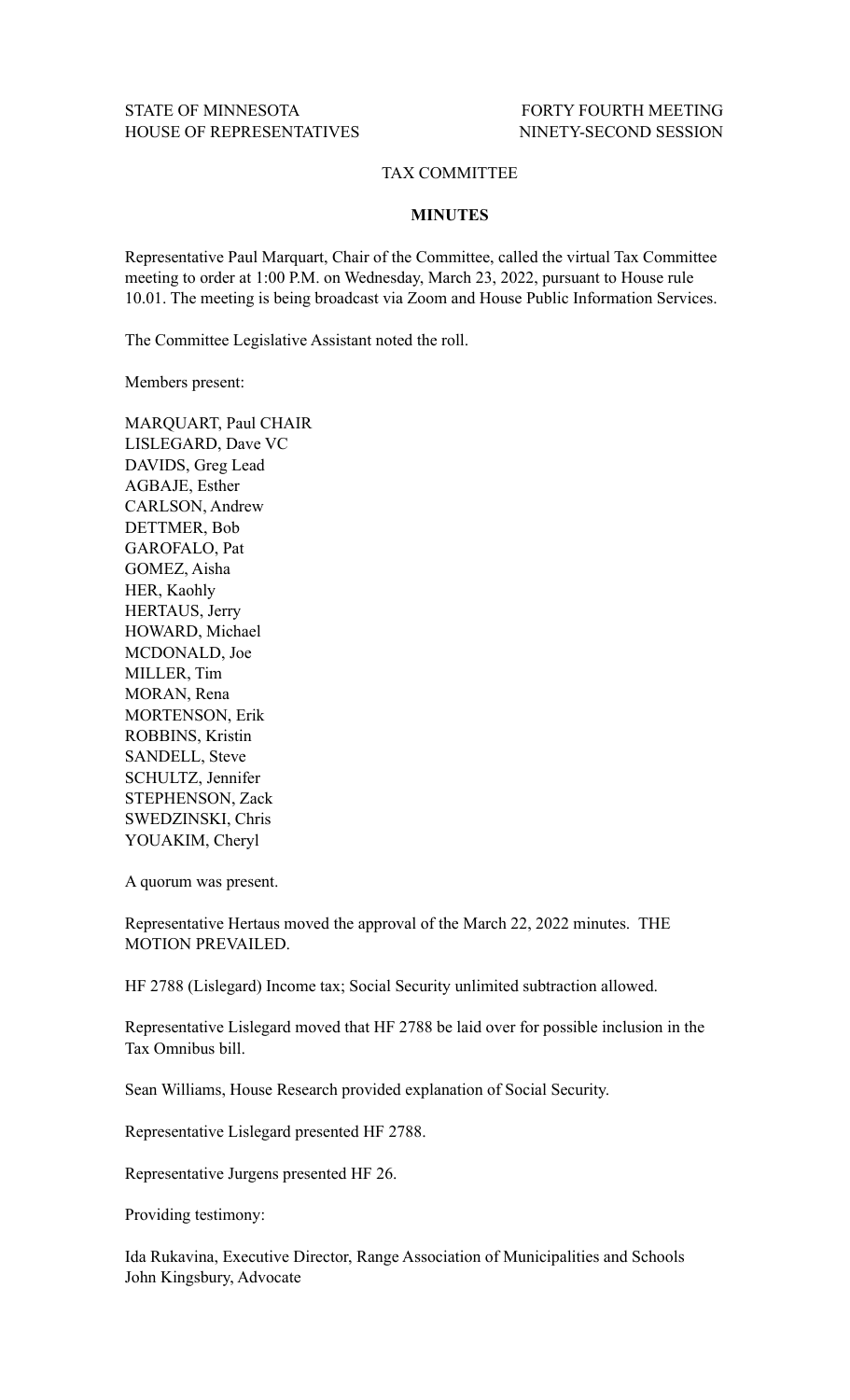Mary Jo Malecha, Advocate Mark Haveman, Executive Director, Minnesota Center for Fiscal Excellence Vicki Lambert, Advocate Nan Madden, Minnesota Budget Project

The Chair laid over HF 2788 for possible inclusion in the Tax Omnibus Bill.

HF 26 (Jurgens) Social Security unlimited subtraction allowed.

Representative Lislegard moved that HF 26 be laid over for possible inclusion in the Tax Omnibus Bill.

Representative McDonald moved the H0026A1 amendment. THE AMENDMENT WAS ADOPTED.

The Chair laid over HF 26, as amended, for possible inclusion in the Tax Omnibus Bill.

HF 3846 (Hanson, J.). Social Security benefit subtraction expanded.

Representative Her moved that HF3846 be laid over for possible inclusion in the Tax Omnibus Bill.

Representative Hanson presented HF 3846.

Providing testimony:

Mary Jo George, American Association of Retired Persons

The Chair laid over HF 3846 for possible inclusion in the Tax Omnibus Bill.

HF 3461 (Lislegard) Public pension benefit tax subtraction established.

Representative Lislegard moved that HF 3461 be laid over for possible inclusion in the Tax Omnibus Bill.

Representative Lislegard moved the H3461A3 amendment. THE AMENDMENT WAS ADOPTED.

Representative Lislegard presented HF 3461, as amended.

The Chair laid over HF 3461, as amended, for possible inclusion in the Tax Omnibus Bill.

HF 3930 (Frederick) Social Security benefit maximum subtraction increased, and pension benefit subtraction allowed.

Representative Agbaje moved that HF 3930 be laid over for possible inclusion in the Tax Omnibus Bill.

Representative Frederick presented HF 3930.

Providing testimony:

Brian Rice, Minnesota Police Fraternal Association

The Chair laid over HF 3930 for possible inclusion in the Tax Omnibus Bill.